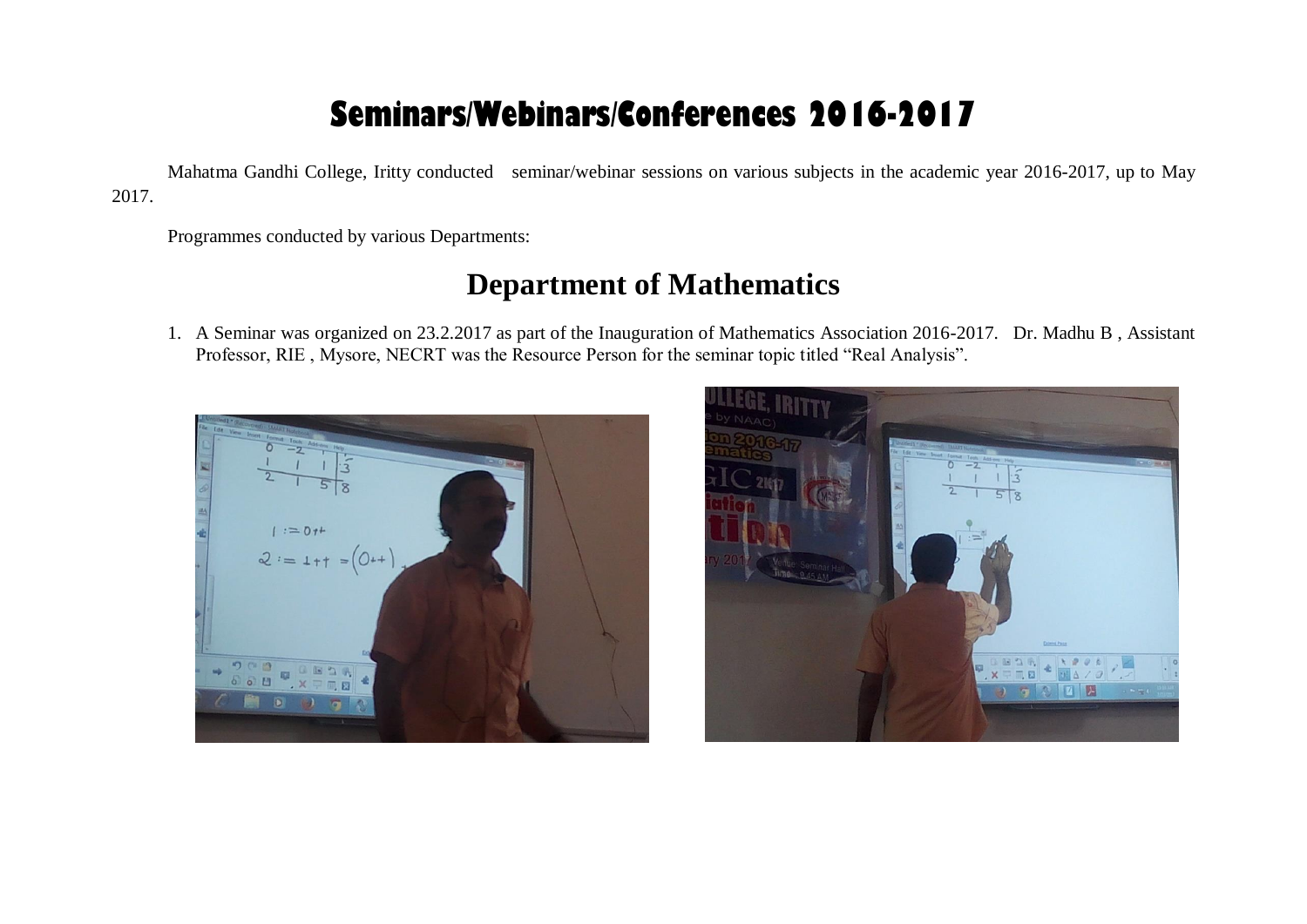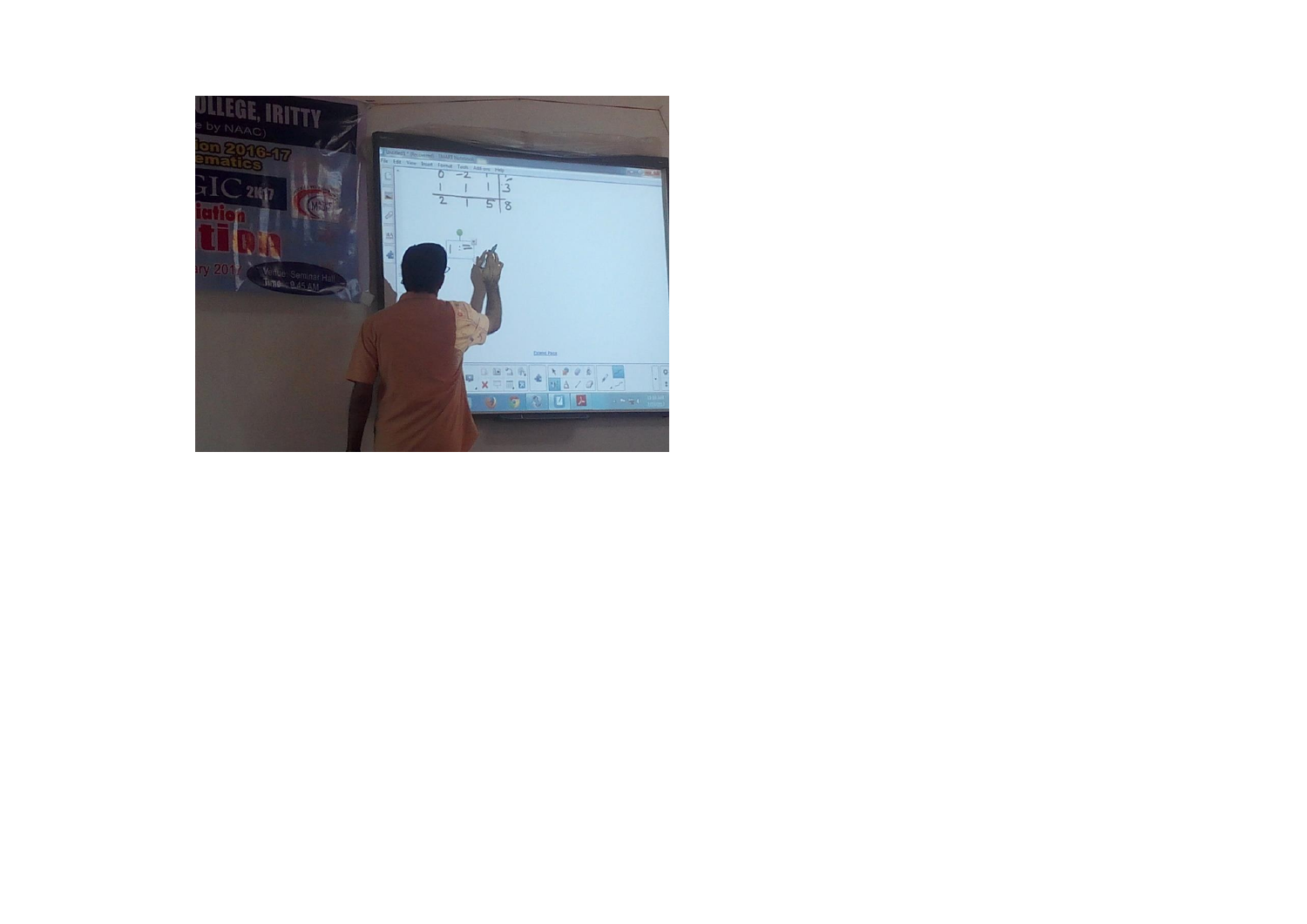### **Department of Computer Science**

2. Conducted the seminar "Futura - the future in figure tips" during 3-4 March 2017. Mr.Benson CC, Research Scholar, University of Calicut and Mr. Jibin George (Software Engineer, CISCO Systems India Pvt Ltd., Bangalore) were the resource person.



#### **Department of Commerce**

- 3. Conducted a seminar on "Relevance of management in day to day life "on 24-06-2016. Prof. A Vinod, Govt. College Madappally was the resource person.
- 4. Conducted a seminar on "Indian Financial System" on 24-06-2016. Prof. Karthikeyan, Dept. Of Management Studies, Kannur University was the resource person.
- 5. Conducted a seminar on "Management in globalized scenario" on 18-8-2016. Prof. A Vinod, Govt. College Madappally was the resource person.
- 6. Conducted a seminar on "Importance of Soft skills" on 18-08-2016. Prof.Renjith Krishnan, Shinas College of Technology, Oman was the resource person.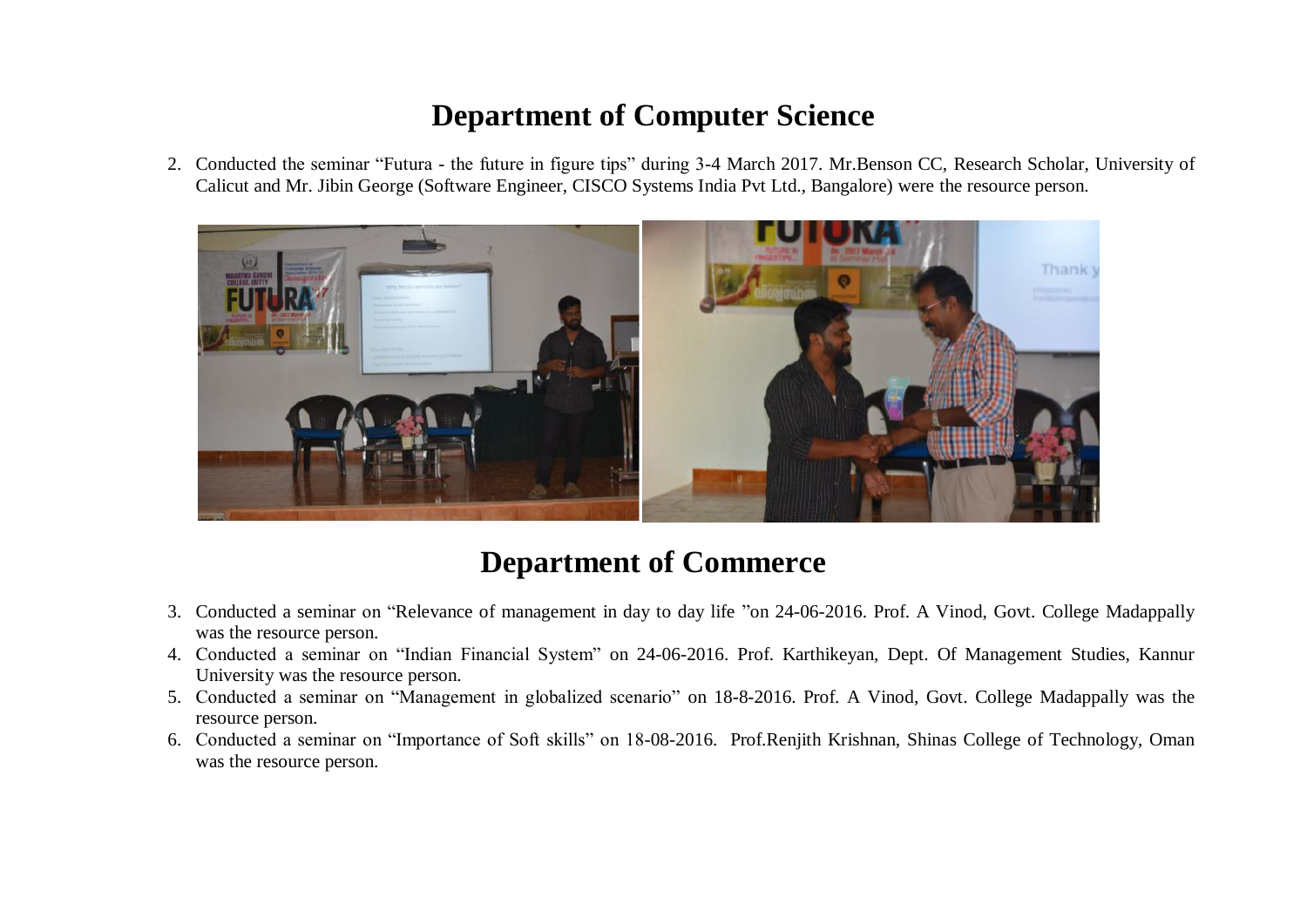## **Department of Physics**

- 7. Organized a "Motivation talk" to Physics students on 24-06-2016.Sreeshma D(PhD, IISC Bangalore) was the resource person.
- 8. Conducted a seminar as a part of GNOSIS II, titled "Facts of Physics" on 25-6-2016. Dr Prakash V (Asst.Professor Department of Physics ,Payyannur College) was the resource person.



9. Conducted a seminar on "Introduction to Mossbauer Spectroscopy" on 25-6-2016. Dr. Sudheesh V D (Asst.Professor Nirmalagiri College) was the resource person.



10. Conducted a seminar on "Opportunities to higher studies" on 28-6-2016. Vineesh K( PhD Max Plank University,Germany) was the resource person.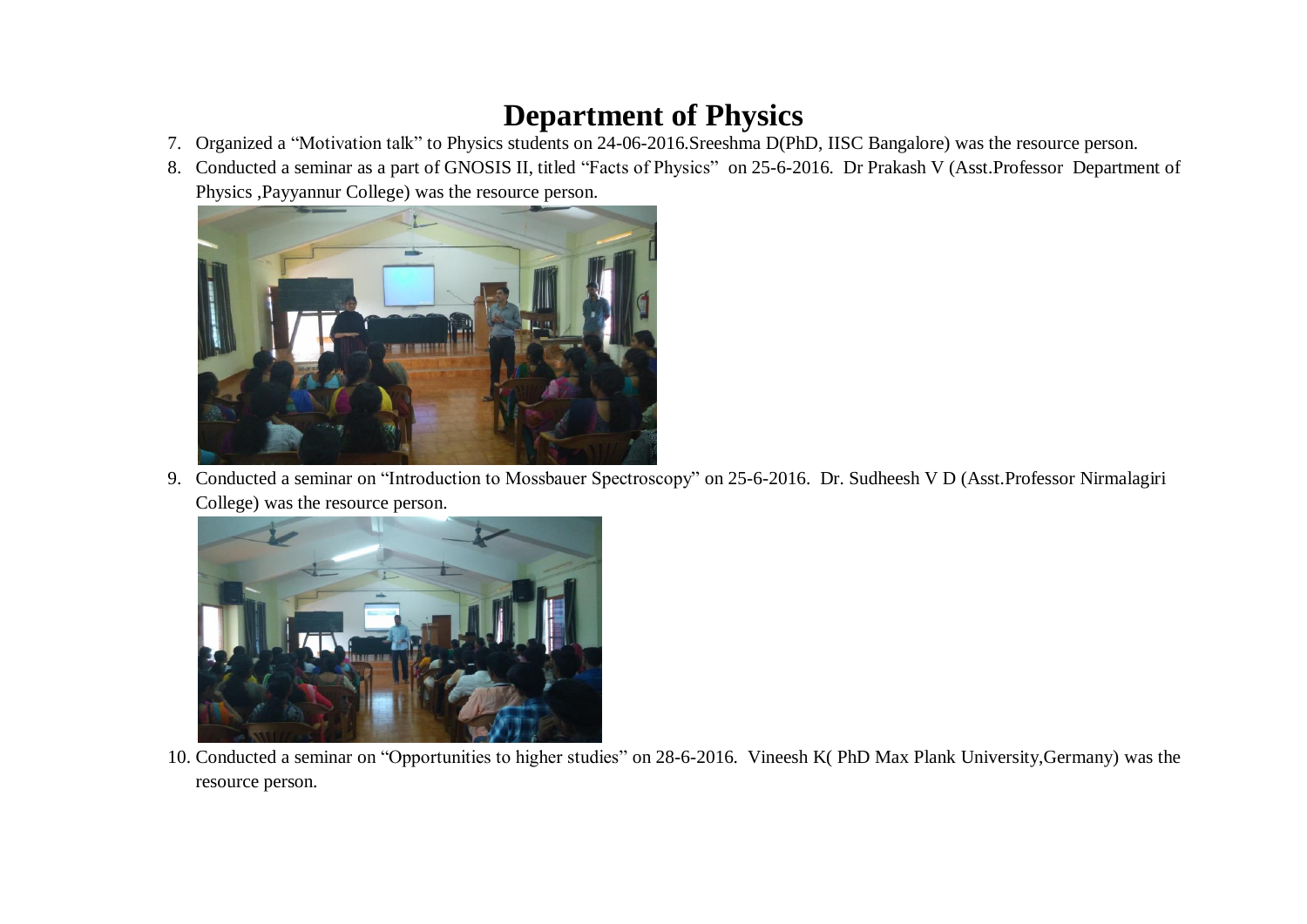- 11. Organised a "Motivational Talk" By Sayooj Kiran( Research Scholar, Raman Research institute Bangalore) on 8-7-2016.
- 12. Conducted a seminar on "Nano Electric Sensors" on 26-7-2016. Dr. Abhilash T Sebastain (Visiting scientist ,Dept. of Physics ,Cornell university USA) was the resource person.



13. Organised a "Motivational Talk" By Dr.Anjali John K (Postdoc Fellow Max Plank University, Germany) on 01-8-2016.

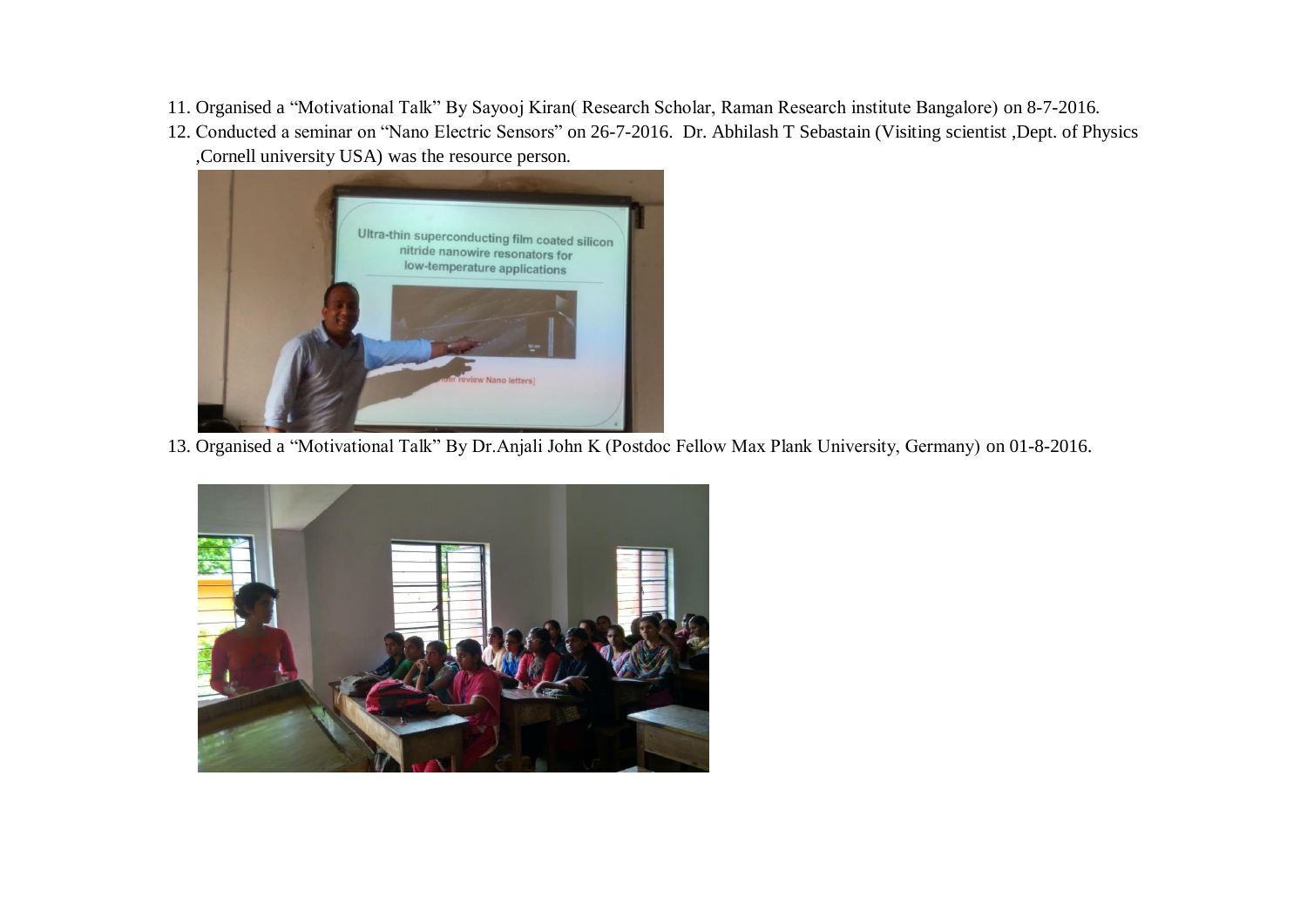14. Conducted a seminar on "Opportunities to higher studies" on 6-8-2016. Dr.Thomas Mathew (Principal St pius X College,Rajapuram) was the resource person.



15. Organised a "Motivational Talk" By Dr.Naseema K( Asst Professor,Dept. of Physics NAS College,Kanhangad) on 8-8-2016.